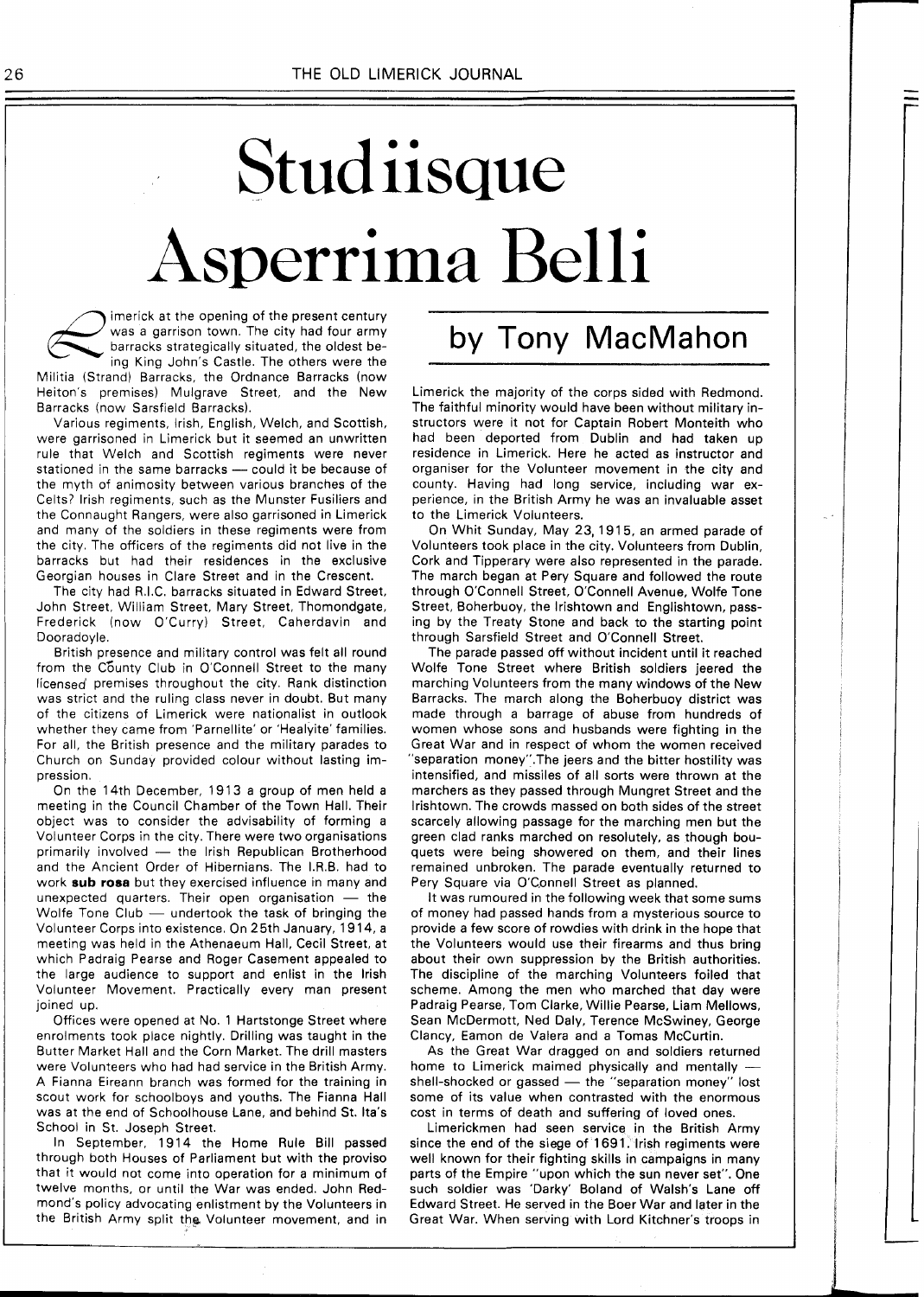Africa he had a letter written to his wife telling her that he was fine and was about to make a shift for Ladysmith soon. Mrs. Boland went around the lane and street, complaining bitterly that 'Darky' was making a shift for a doxey named Lady Smith and never thought of making one for her!

-

The nationalist movement developed steadily in Limerick after the Easter Rising of 1916. The Volunteers, the Fianna, the Gaelic League and the G.A.A. all contributed in awakening a pride in lrish culture and a nationalist outlook in politics. Feiseanna were held in the Markets' Field in Garryowen, and on the city outskirts in Caherdavin. Hurling matches and athletic events were occasions for bands and parades. St. Patrick's Day celebrations boosted national pride as well as religious fervour.

The Volunteers were then integrated into the lrish Republican Army and the military arm became active with Flying Columns operating throughout the county and with men 'on the run' with 'safe' houses in and near the city. No. 19, the Crescent, where the Benson family lived, was such a 'safe' house where men on the run could shelter. Open violence came to the city in April, 1919, An I.R.A. man, Bobby Byrne, was a prisoner and patient in the City Home and Hospital, guarded round the clock by members of the R.I.C. The I.R.A. command had planned Byrne's rescue, and slipping in with visitors into the hospital the Volunteers attacked the R.I.C. guards. After a short but bitter encounter one member of the R.I.C. was killed and another seriously wounded as Byrne was taken from the building. It was later discovered that he had been wounded, and he died in the Ryan household, Knocklisheen, on Passion Sunday April 6, 1919.

In the same month the British military authorities proclaimed Limerick city a special military area. All roads and bridges into the city were blocked and guarded by soldiers. Movement in or out required a permit from the military authorities. The decision to make the order was directly influenced by the attempted rescue of Bobby Byrne and the authorities feared further attacks. The order caused difficulties, especially for workers coming and going from the city, and they retaliated.

On 14th April the following proclamation was posted throughout the city:

## **Limerick United Trades and Labour Council Proclamation**

The Workers of Limerick, assembled in Council, hereby Declare Cessation of All Work from 5 a.m. on Monday Fourteenth of April, 19 19 as a Protest against the Decision of the British Government in Compelling them to Procure Permits in Order to Earn Their Daily Bread.

By Order of the Strike Committee Mechanics' Institute.

The workers of Limerick had entered the nationalist movement. On April 26 the strike committee ordered all back to work and shortly afterwards the order was lifted.

In March, 1920 the Black and Tans arrived in the city, ostensibly to augment the policing duties of the R.I.C. But the members of the new corps were mostly ex-soldiers, ostensibly to augment the policing duties of the R.I.C. But<br>the members of the new corps were mostly ex-soldiers,<br>many with prison records — thugs given authority. These<br>were seen followed by the Auxiliation who were belie were soon followed by the Auxiliaries who were believed to be formed from ex-officer grades of the British Army on the loose in England after the War, and an embarrassment to the Government there.

Harassment of the people increased after the arrival of the new corps, with assassinations and thuggery by the 'Tans' and 'Auxies'. In addition to these atrocities to people, property was also wantonly destroyed. The house of the Hartney family in Davis Street was blasted by a bomb thrown through the front window from a Crossley Tender from which Tans and Auxiliaries cheered and jeered at the havoc they had caused. Luckily the family escaped injury but the street was strewn with glass from windows of many houses in the neighbourhood. The four faces of Tait's clock were smashed by the explosion and coloured glass was scattered on the'road around for children to gather up as souvenirs while their elders dealt with the



The Fianna Eireann Culture Club 1913, outside the clubhouse at Schoolhouse Lane.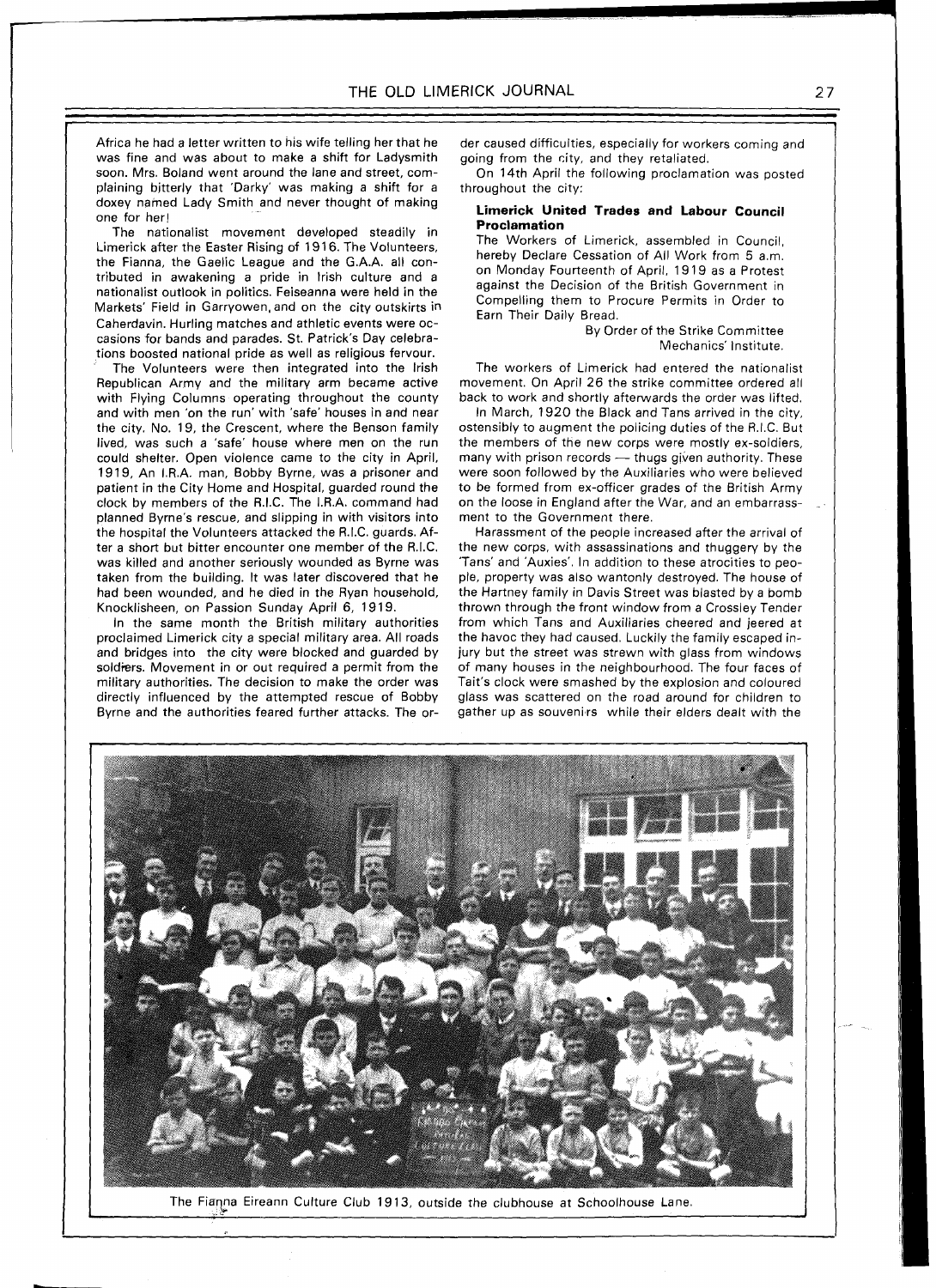damage to their houses and windows.

A house in High Street opposite Begley's grocery shop<br>was burned to the ground and people going to Mass on<br>Sunday witnessed the havoc — smouldering ruins and a was burned to the ground and people going to Mass on Sunday witnessed the havoc — smouldering ruins and a lone cooking,pot on the grate of a gable wall on the third floor.

Outrages like these did not cower or frighten people. In June 1920 a celebration at Sarsfield's Rock, Ballineety, was organised. Horse-drawn long cars brought the people from the city to visit the famous place where Sarsfield and his men blew up the Williamite siege train which had

been destined to raise the famous siege of Limerick in 1691. The people alighted from cars on the Tipperary road to form into marching order, to complete the journey to the rock on the hill. But the road was blocked by members of the R.I.C. and the Black and Tans. In front of the marchers the Irish tricolor was raised by Mick Quin of **St.**  Joseph Street. The R.I.C. demanded the flag but were refused. A scuffle ensued during which the flagstaff was broken in pieces but Quin held on to the flag. As the people reformed beyond the R.I.C. blocade the tricolor was again unfurled and raised aloft with a stout branch of a

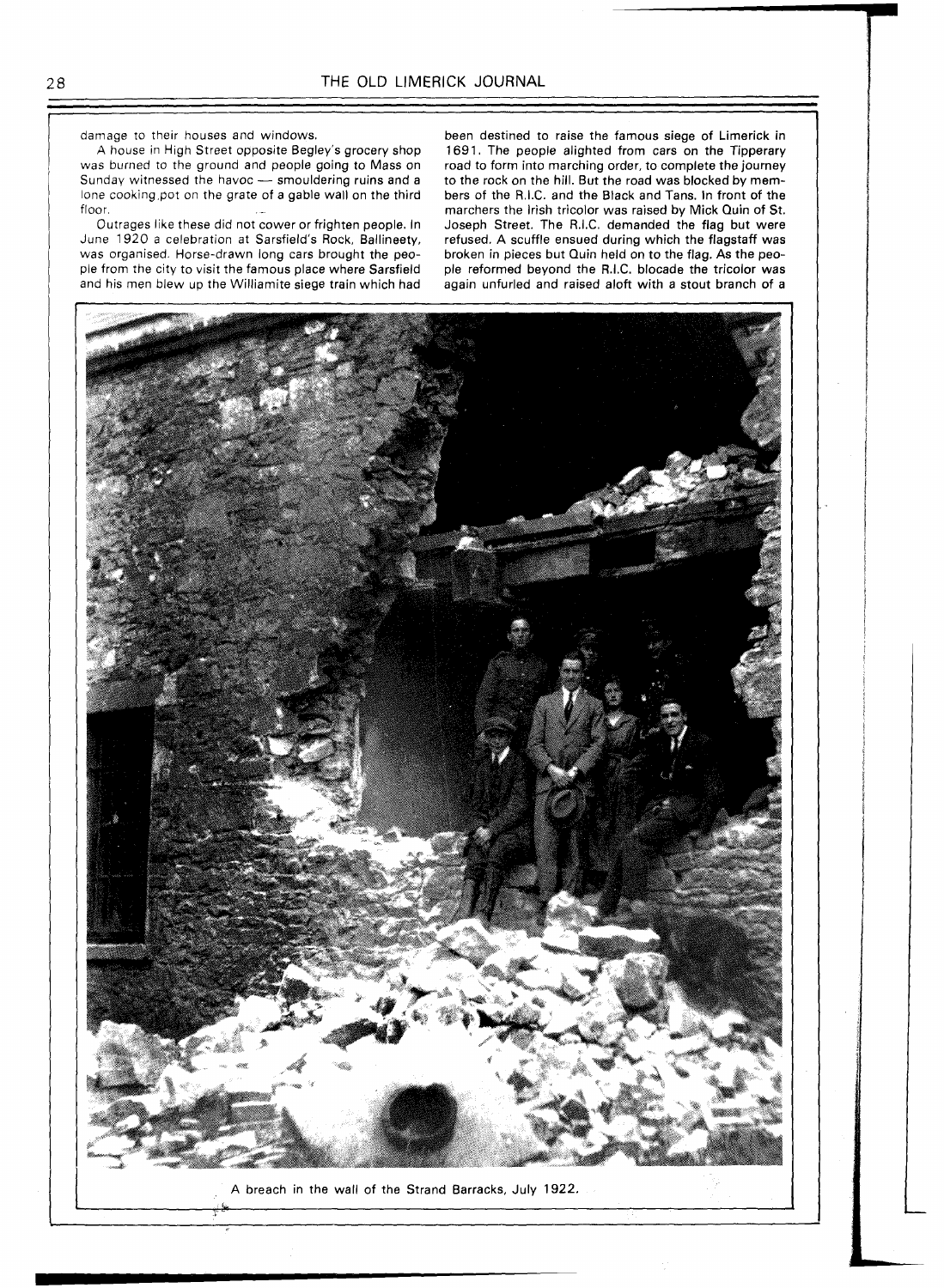

A group of Limerick people at Sarsfield's Rock Ballyneety, June 1920. Tony MacMahon is the young boy at the back (left) with his hand on his hip.

tree as flagstaff. There was no further incident and the celebration at the rock went off as planned.

However the Crown forces did not intend to forget Mick Quin and his tussle for the flag. Mick was from a family of stonecutters. His brothers Paddy and Tom cut and sculptured stone in the yard at the back of 11, St. Joseph Street. Mick's part in the business was to bring stone to the yard and sculpture to the cemetery in an ass and car. A few weeks after Ballineety the Black and Tans came for Mick. As he was put in the Crossley Tender his mother was crying and begging for his release. Mick's only concern was shown when he called to her, "Don't mind me, Mother, but mind the ass for me".

Curfew was enforced nightly and pity the man or woman found on the streets during that time. In some parts of the city such as Boherbuoy and Carey's Road, curfew was often in force from four o'clock in the afternoon.

One Sunday morning in July 1920 two R.I.C. men were shot dead at the Park railings opposite Carey's Road. The Black and Tans were on the scene without delay and anyone foolish enough to be within reach was stopped, questioned and assaulted. One innocent man from the Schoolhouse Lane area taking his usual Sunday morning walk in the People's Park was shot dead by the Tans without question or challenge. Curfew was immediately enforced in Boherbuoy, Carey's Road and Edward Street but the two I.R.A., men who had shot the R.I.C. man had made their escape by climbing on to the Red Bridge in Carey's Road and hiding in the railway 'Loco' till after dark.

Among the R.I.C. in Edward Street there was a Sergeant Horan who was the dread of the people in the area. He roared, shouted and pushed people around, using his baton on many an arm, back and buttocks. But the harassed people could see humour in the midst of all the 'troubles'. The story is told of a countryman driving an ass and car up the road in Edward Street. The load was heavy and the ass was tired, so there was a standstill. No matter how much the ashplant was laid on his back the ass would not move. A man standing at the corner had pity on the animal and asked the driver to stop the walloping. He went over to the ass and lifting his drooping ear quietly spat a good-sized chew of tobacco into the drum. The result was spectacular and immediate- the ass started forward at a spurt and passed Edward Street Barracks at a brisk trot. A passerby, noticing the apparent miracle asked the tobacco chewer what he did to make the animal go. "I just told him to move fast because Horan was coming", was the reply.

The same Sergeant Horan was subsequently instrumental in saving Fr. Hennessy O.S.A. from being assassinated by Crown forces. After the War of Independence ended it was revealed that Sergeant Horan had been helping the I.R.A. with information during the "troubles".

There were cruel and sadistic attacks on public servants also. A Dock policeman employed by Limerick Harbour Commissioners was coming on night duty from his home in the Dublin Road area when he was stopped by the Black and Tans on the road outside Dunbar's shop on the hill of Park. They questioned him about his uniform and his destination and then they ordered him to strip off to the skin and made him jog-trot in the Dublin Road in the bright evening light while they kept their rifles trained on his back. Any hesitation would be certain death. The unfortunate man got no aid or shelter until he reached the opening to Pouleen where a courageous man reached out and pulled him into a friendly hallway.

By order of the Military Governor every household was required to post a list of its occupants, giving name, age, sex and relationship, at the back of the front door. Houses were frequently raided, even at night, lists would be checked and occupants paraded and questioned. Delay in opening a door for the 'Tans' could result in the butt of a rifle breaking in the panels.

The IRA. flying columns were intensifying the attack on British forces. R.I.C., barracks were attacked and several burned to the ground. Other government property was also destroyed. As a result, the British authorities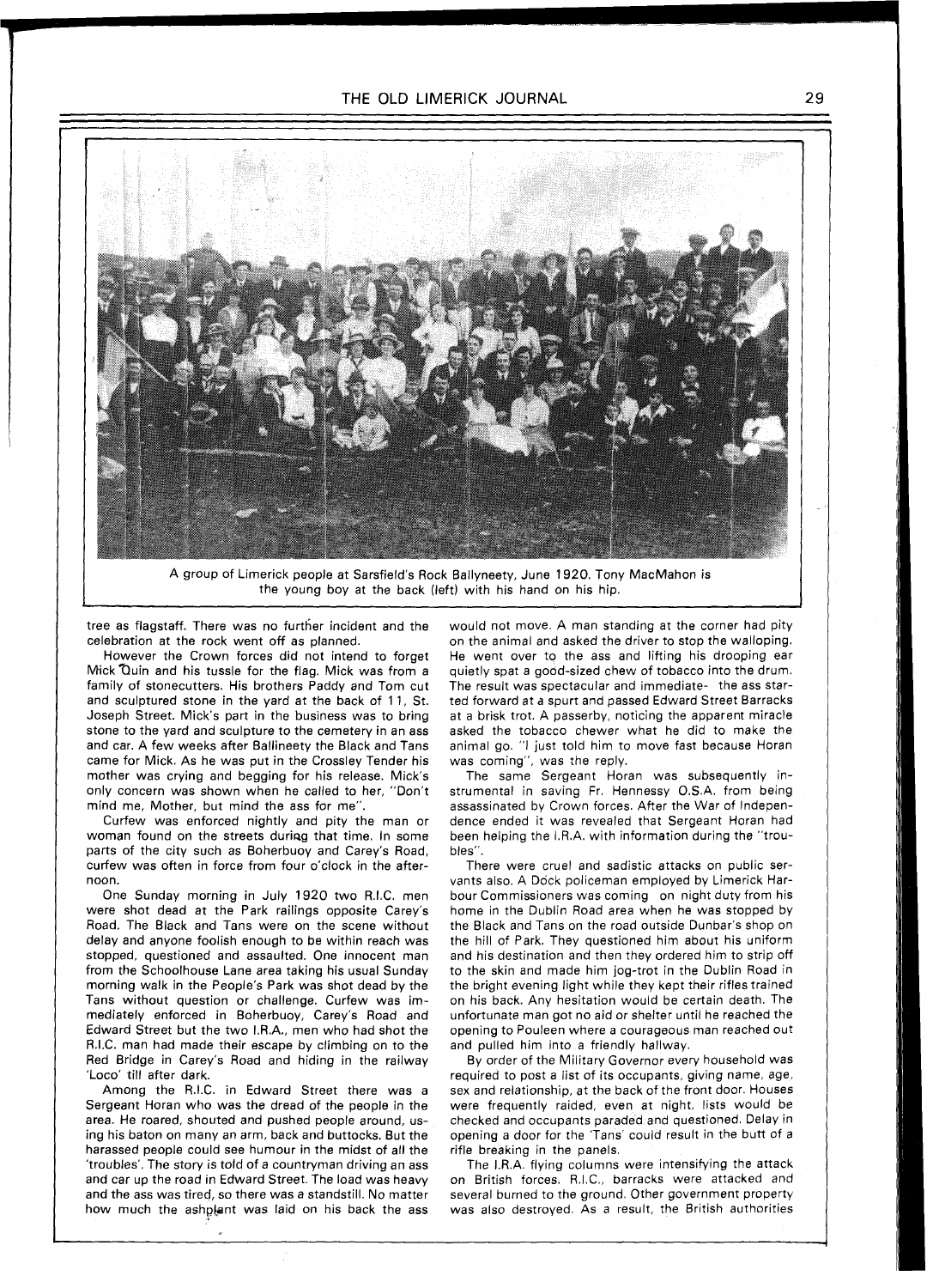sought and obtained Criminal Injury decrees in the courts against local government bodies but the councils were slow to pay. To overcome this, the British Government rushed legislation through Parliament in 1920. The object of the law was to secure the retention of grants payable to these local councils by the British Local Government Board. The statutes also gave power to the British authorities for the garnishee of local rates due to local bodies in satisfaction of such decrees for "injuries to the persons or property". The revenue of local councils derived from grants and rates was thus subjected to demands which would have exhausted their entire resources and paralysed the county and city services if counter measures by the councils had not been possible.

Dail Eireann had an effective answer. It was ordered by the Dail that there would be a clear break by local bodies with the British-controlled Local Government Board Administration and that councils would deal only with the Local Government Department of Dail Eireann. To safeguard public funds against court decrees issued at the behest of the British Government, it was ordered by the Dail that all council funds should be transferred from the Council's bank account into the accounts of three reputable persons nominated by the council and approved by the Local Government Department of Dail Eireann.

Thus local authorities broke with British administration and from the latter half of 1920 and the whole of 192 1 the central control of Local Government and Public Health had largely passed from the Local Government Board to the Local Government Department of Dail Eireann. In several instances, legal proceedings were instituted against local bodies by the British authorities. Orders of Mandamus were granted by the courts but they could not be enforced. After the Truce of 11 July, 1921,

the functions of the Local Government Board were controlled by the Provisional Government and the two administrations were co-ordinated.

The observance of the July truce was imperfect. British rank and file, especially Auxiliaries and 'Tans' committed frequent and serious breaches of the Truce. Almost daily, civilians were brutally assaulted by Crown forces. On the very day of the Trucethe local Military Governor made an order prohibiting the use of pedal bicycles in the city and county of Limerick and the counties of Clare and Tipperary North Riding. The proclamation provided that a permit would, in very exceptional cases, be given for the use of a bicycle within the affected area.

On 5 December, 1921, Eamonn de Valera passed through Limerick on his way to Dublin from Clare. He dined with the O'Mara family at Strand House on the Ennis Road. Afterwards as he drove to the railway station he was cheered by huge crowds on Sarsfield Bridge and all along the route to the station.

Early in the new year the Black and Tans and the Auxiliaries left the city and the country. Soon after, the R.I.C. force was disbanded.

But peace for the citizens of Limerick was short-lived. Within a few months Civil War was raging and reached the city. The new Free State troops occupied the city barracks with the exception of the New Barracks which was taken over by the anti-Treaty forces. The area of St. Joseph Street, Edward Street, Bowman Street and Wolfe Tone Street was a veritable "No Man's Land". Pinned in between the New Barracks and a Free State sniper on the tower of St. Michael's Church, Barrington Street, the people were unable to get out to buy food and provisions. The troops in the New Barracks set up a food depot in St. Ita's School in St. Joseph Street. Men and women normally working in the grocery and provision trade were



30